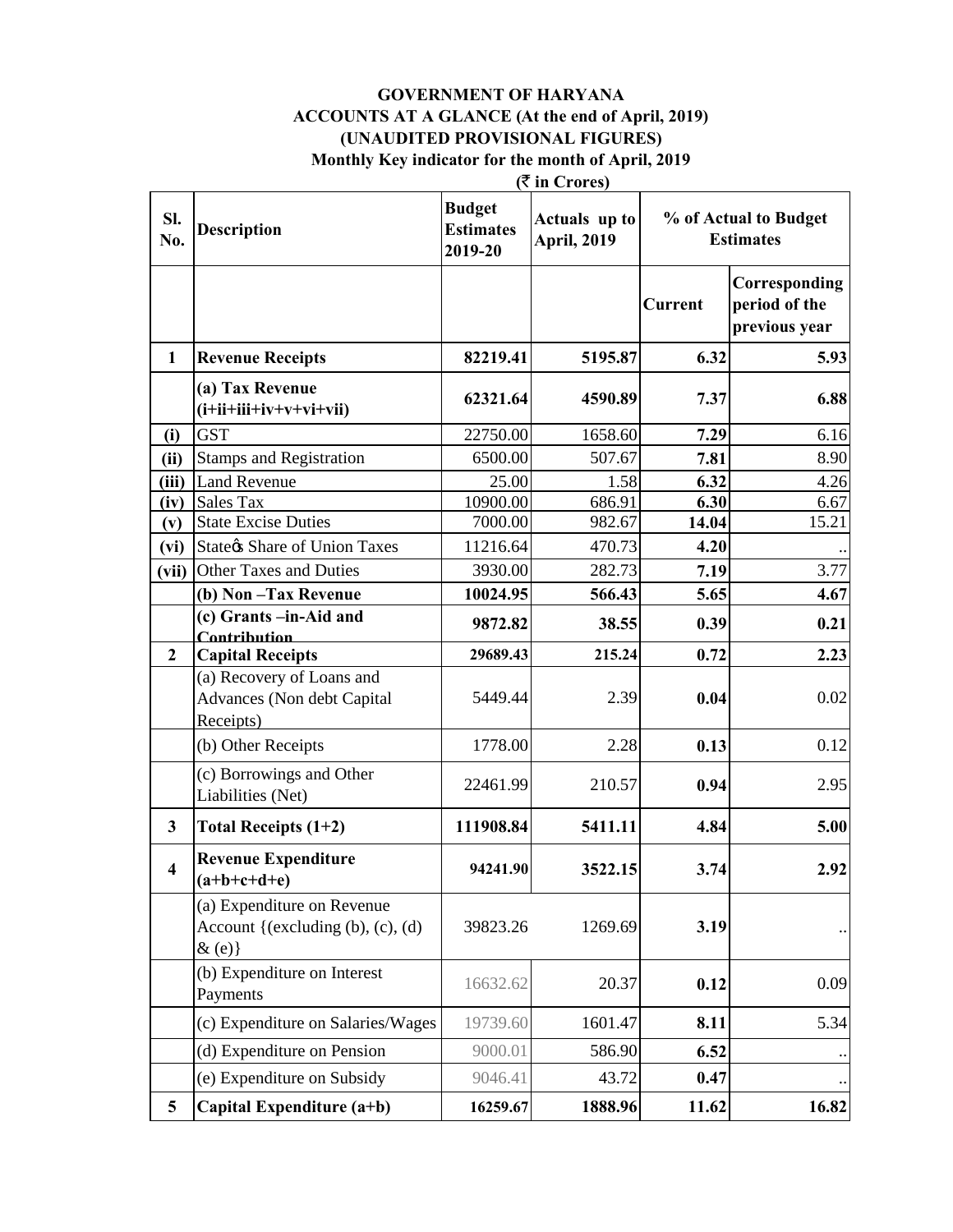|       | (a) Expenditure on Capital<br>Account {(excluding (b)}                                   | 15631.06    | 1888.96   | 12.08    |                      |
|-------|------------------------------------------------------------------------------------------|-------------|-----------|----------|----------------------|
|       | (b) Expenditure on Salaries/Wages                                                        | 628.61      | $\Omega$  | 0.00     |                      |
| 6     | <b>Sector Wise Expenditure</b>                                                           |             |           |          |                      |
| (i)   | <b>General Sector</b>                                                                    |             |           |          |                      |
|       | (a) Revenue                                                                              | 35357.37    | 1319.64   | 3.73     |                      |
|       | (b) Capital                                                                              | 1471.82     | 12.16     | 0.83     |                      |
| (ii)  | <b>Social Sector</b>                                                                     |             |           |          |                      |
|       | (a) Revenue                                                                              | 36114.22    | 1729.88   | 4.79     | $\ddotsc$            |
|       | (b) Capital                                                                              | 4452.12     | 206.22    | 4.63     | $\ddot{\phantom{a}}$ |
| (iii) | <b>Economic Sector</b>                                                                   |             |           |          |                      |
|       | (a) Revenue                                                                              | 22770.31    | 472.63    | 2.08     |                      |
|       | (b) Capital                                                                              | 10335.73    | 1670.58   | 16.16    |                      |
| (iv)  | <b>Grants-in-aid-Contributions</b>                                                       | 0           | $\theta$  | 0.00     | $\ddotsc$            |
| 7     | Total Expenditure (4+5)                                                                  | 110501.57   | 5411.11   | 4.90     | 5.09                 |
| 8     | <b>Loans and Advances Disbursed</b>                                                      | 1407.27     | A         | 0.00     | 0.00                 |
| 9     | Revenue Surplus (+)/Deficit (-)<br>$(1 - 4)$                                             | $-12022.49$ | 1673.72   | $-13.92$ |                      |
| 10    | Fiscal /Surplus(+)/Deficit (-)<br>$[ {1 + 2(a) +2(b)} ] - [ (7+8) ]$                     | $-22461.99$ | $-210.57$ | 0.94     | 2.95                 |
| 11    | Primary Deficit (-)/Surplus (+)<br>$[\{1+2(a)+2(b)\}]$ –<br>$[ {4(a)+(c)+(d)+(e)}+5+8 ]$ | $-5829.37$  | $-190.20$ | 3.26     |                      |

Note: % of Actual to Budget Estimates of the corresponding period of the previous year is not available for the Sl. No.  $1(vi)$ ,  $4(a)$ ,  $4(d)$ ,  $4(e)$ ,  $5(a)$ ,  $5(b)$ ,  $6 & 11$ .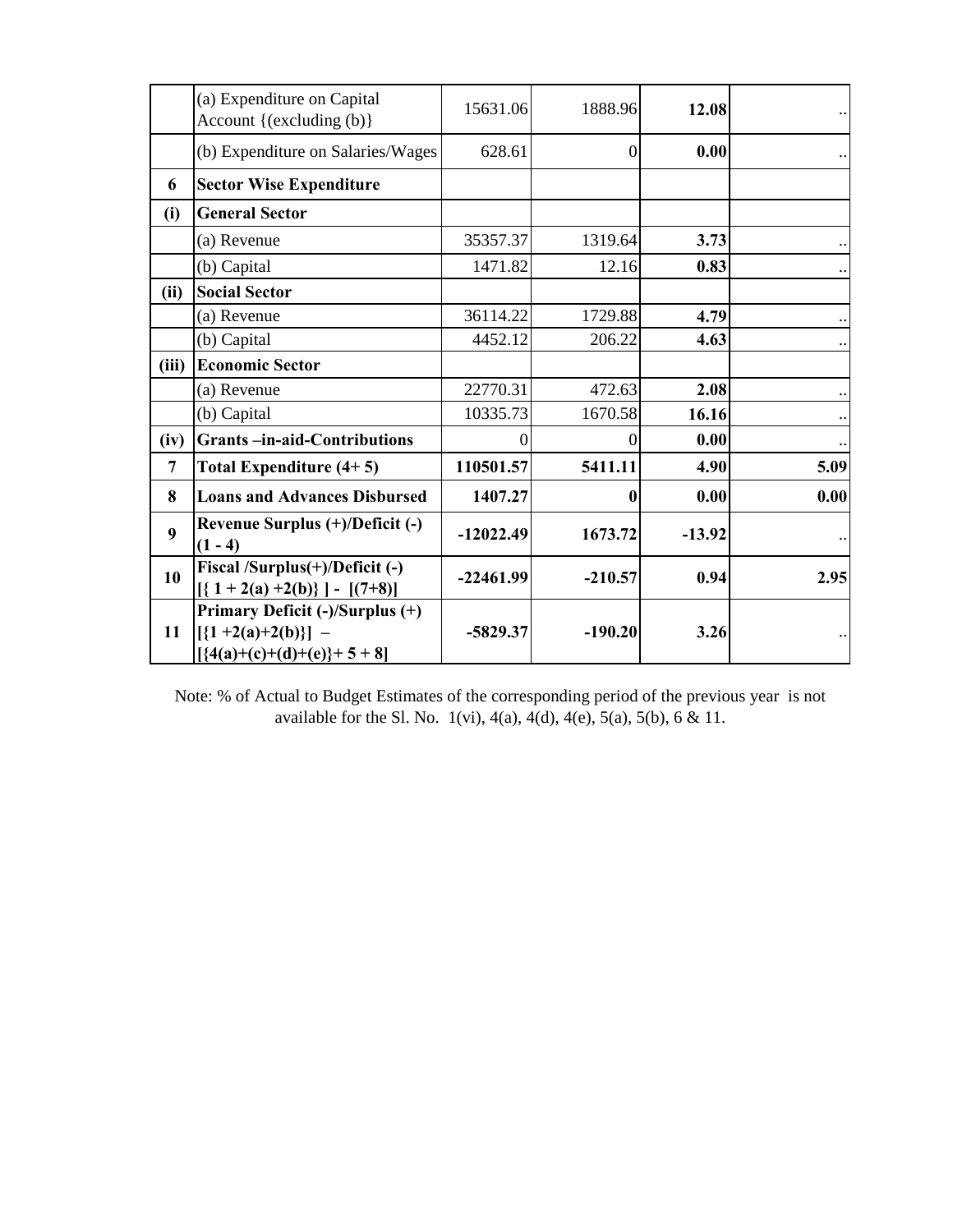(Refer to Item No. 1(a) of Monthly Accounts at a Glance)

|                        |                |                    |                | $($ $\bar{\tau}$ in Crores) |  |
|------------------------|----------------|--------------------|----------------|-----------------------------|--|
| <b>Months</b>          |                | 2019-2020          | 2018-2019      |                             |  |
|                        | <b>Monthly</b> | <b>Progressive</b> | <b>Monthly</b> | Progressive                 |  |
| April                  | 4590.89        | 4590.89            | 4019.43        | 4019.43                     |  |
| May                    |                |                    | 3441.54        | 7460.97                     |  |
| June                   |                | I)                 | 4989.13        | 12450.10                    |  |
| July                   |                |                    | 4933.23        | 17383.33                    |  |
| August                 |                |                    | 3773.93        | 21157.26                    |  |
| September              |                |                    | 3926.67        | 25083.93                    |  |
| October                |                |                    | 3911.05        | 28994.98                    |  |
| November               |                |                    | 4506.64        | 33501.62                    |  |
| December               |                |                    | 4163.54        | 37665.16                    |  |
| January                |                |                    | 3963.14        | 41628.3                     |  |
| February               | 0.00           | O                  | 3601.70        | 45230.00                    |  |
| March<br>(Preliminary) | 0.00           |                    | 5605.93        | 50835.93                    |  |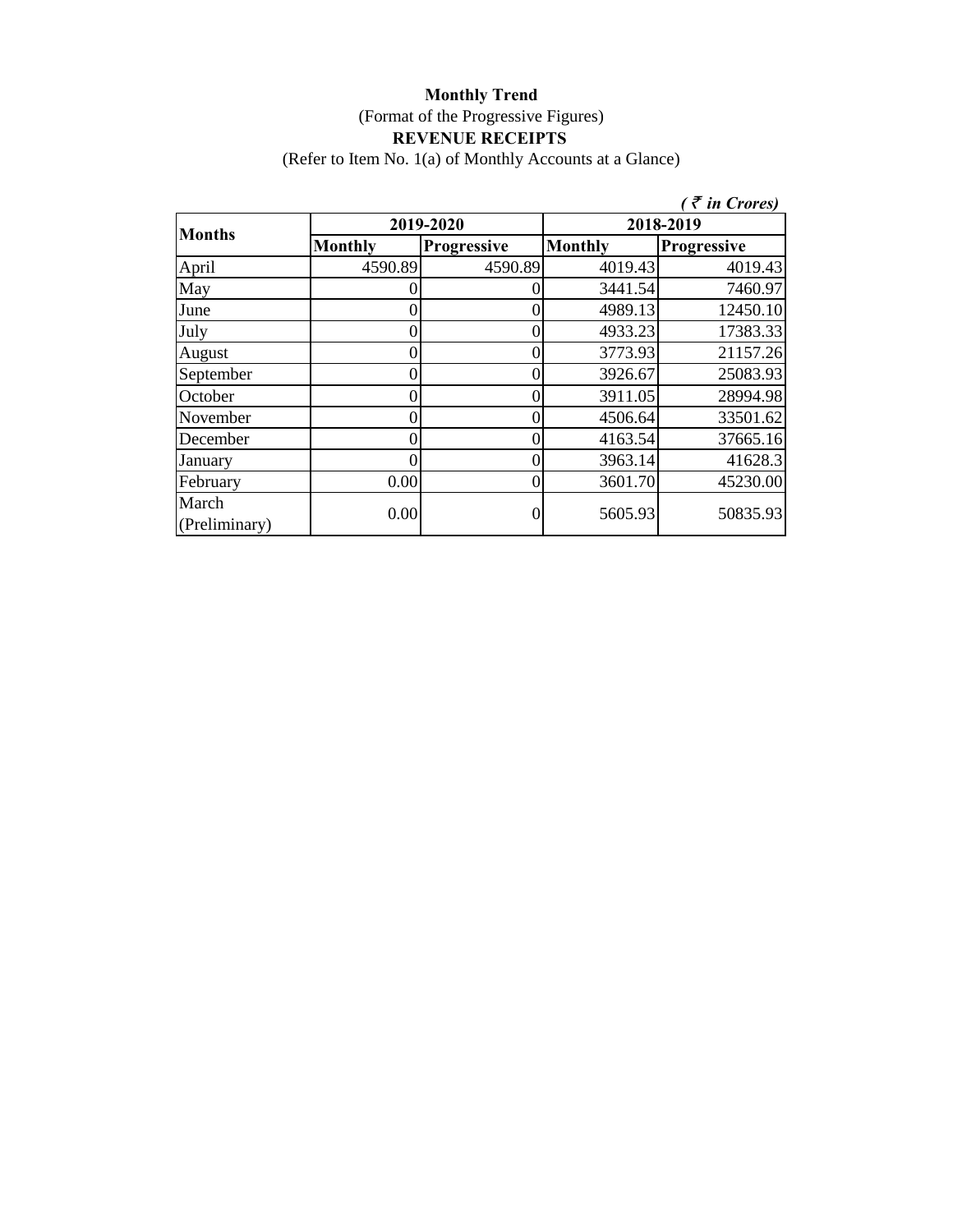(Refer to Item No. 1(b) of Monthly Accounts at a Glance)

|                        |                |                    |                | $\bar{\tau}$ in Crores) |
|------------------------|----------------|--------------------|----------------|-------------------------|
| <b>Months</b>          |                | 2019-2020          | 2018-2019      |                         |
|                        | <b>Monthly</b> | <b>Progressive</b> | <b>Monthly</b> | <b>Progressive</b>      |
| April                  | 566.43         | 566.43             | 528.29         | 528.29                  |
| May                    |                |                    | 435.6          | 963.89                  |
| June                   |                |                    | 558.26         | 1522.15                 |
| July                   |                |                    | 609.51         | 2131.66                 |
| August                 |                |                    | 449.99         | 2581.65                 |
| September              |                | 0                  | 867.7          | 3449.35                 |
| October                |                |                    | 471.27         | 3920.62                 |
| November               |                |                    | 663.65         | 4584.27                 |
| December               |                |                    | 390.25         | 4974.52                 |
| January                |                |                    | 728.91         | 5703.43                 |
| February               | 0              | 0                  | 540.96         | 6244.39                 |
| March<br>(Preliminary) |                |                    | 622.86         | 6867.25                 |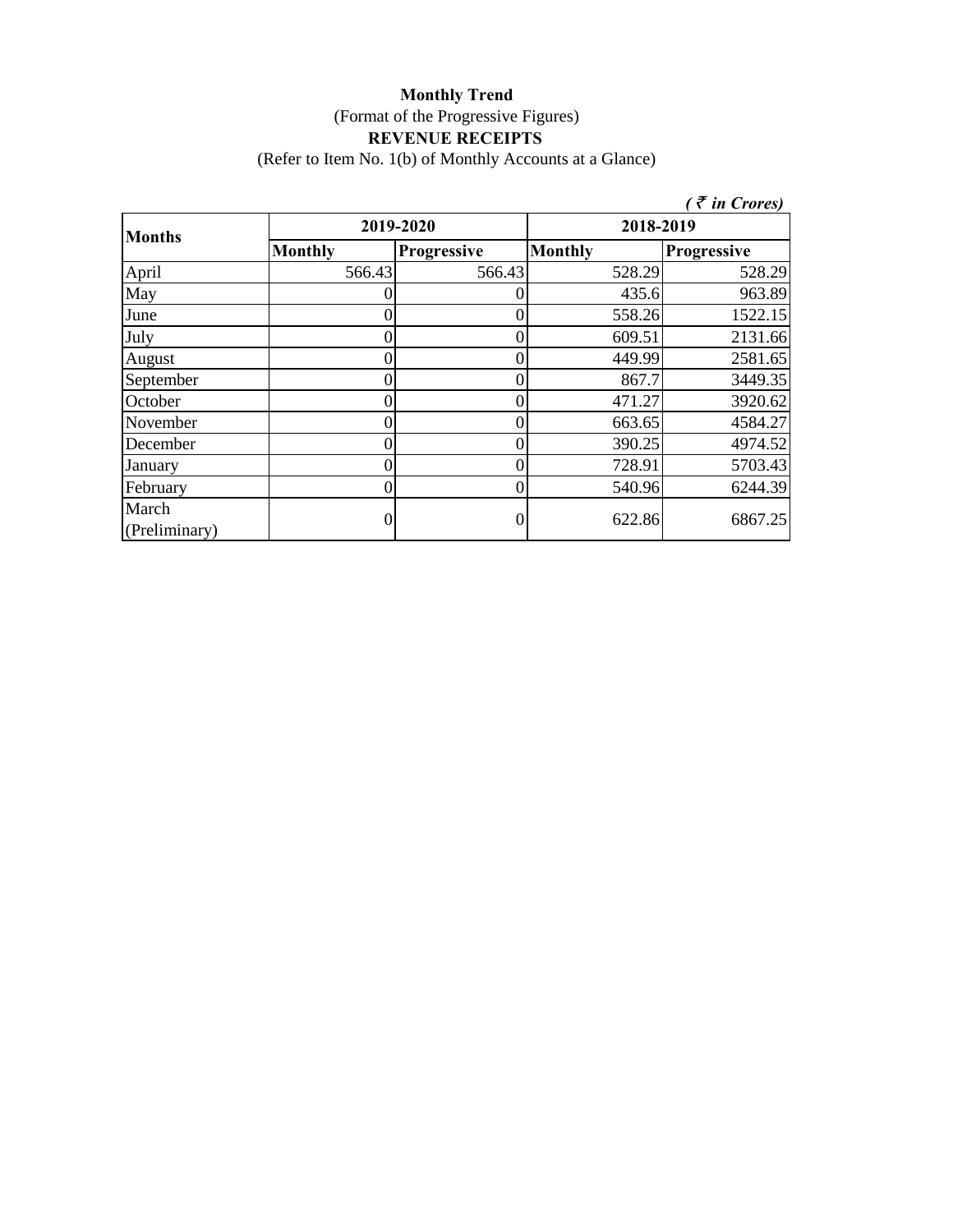(Refer to Item No. 1(c) of Monthly Accounts at a Glance)

|                        |                |             |                | $($ $\bar{\tau}$ in Crores) |  |
|------------------------|----------------|-------------|----------------|-----------------------------|--|
|                        |                | 2019-2020   | 2018-2019      |                             |  |
| <b>Months</b>          | <b>Monthly</b> | Progressive | <b>Monthly</b> | <b>Progressive</b>          |  |
| April                  | 38.55          | 38.55       | 15.29          | 15.29                       |  |
| May                    |                |             | 753.1          | 768.39                      |  |
| June                   | 0              |             | 438.05         | 1206.44                     |  |
| July                   | $\theta$       |             | 391.09         | 1597.53                     |  |
| August                 | 0              |             | 278.09         | 1875.62                     |  |
| September              | 0              |             | 866.21         | 2741.83                     |  |
| October                | 0              |             | 571.17         | 3313.00                     |  |
| November               | 0              |             | 715.86         | 4028.86                     |  |
| December               | 0              |             | 139.92         | 4168.78                     |  |
| January                | 0              |             | 943.35         | 5112.13                     |  |
| February               | 0              | 0           | 863.43         | 5975.56                     |  |
| March<br>(Preliminary) | 0              |             | 433.67         | 6409.23                     |  |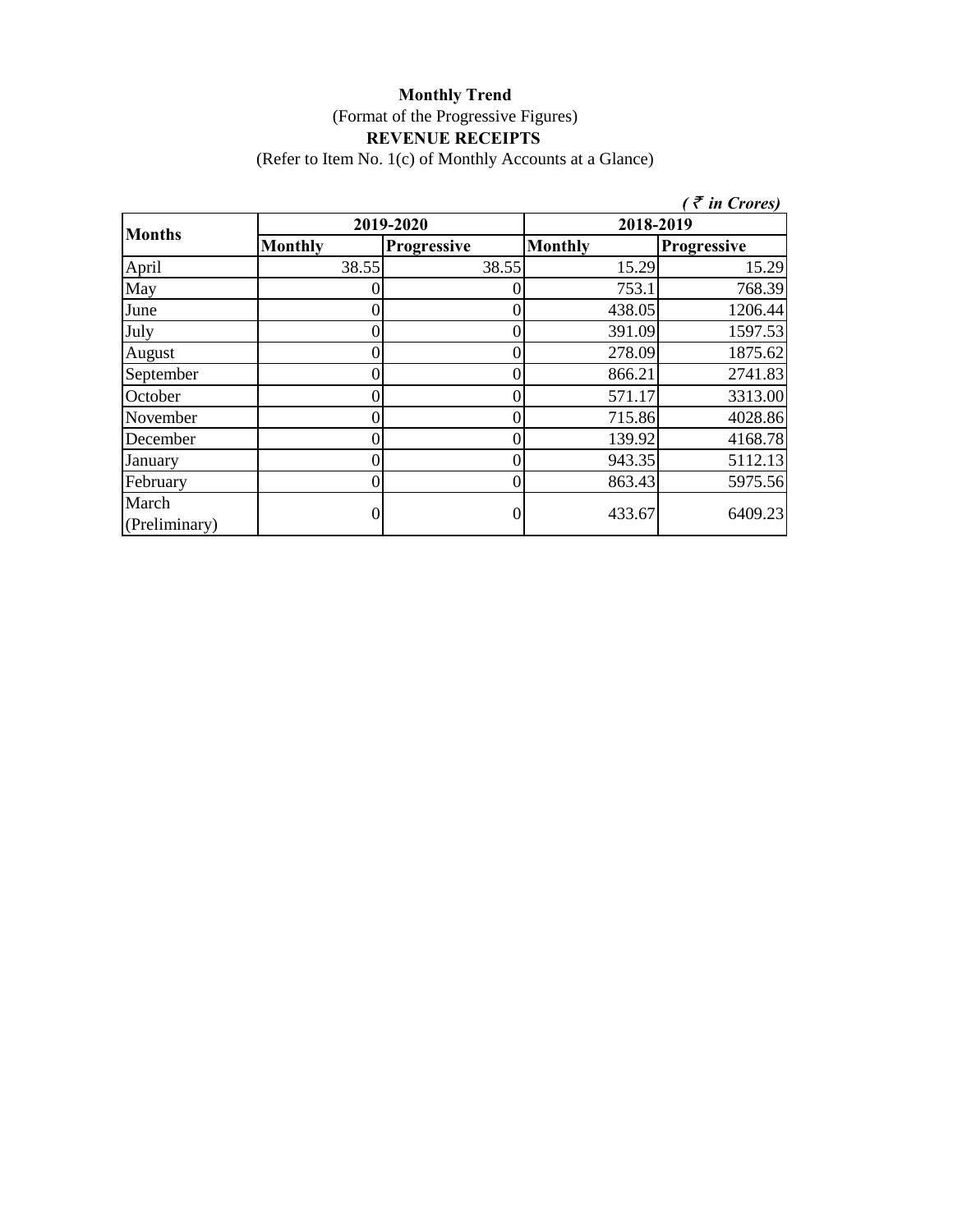(Refer to Item No. 2(a) of Monthly Accounts at a Glance)

|                        |                |                    |                | $($ $\bar{\tau}$ in Crores) |  |
|------------------------|----------------|--------------------|----------------|-----------------------------|--|
| <b>Months</b>          |                | 2019-2020          | 2018-2019      |                             |  |
|                        | <b>Monthly</b> | <b>Progressive</b> | <b>Monthly</b> | Progressive                 |  |
| April                  | 2.39           | 2.39               | 1.19           | 1.19                        |  |
| May                    |                |                    | 2.97           | 4.16                        |  |
| June                   |                | 0                  | 20.16          | 24.32                       |  |
| July                   |                |                    | 3.23           | 27.55                       |  |
| August                 |                |                    | 6.94           | 34.49                       |  |
| September              |                |                    | 12.89          | 47.38                       |  |
| October                |                |                    | 8.46           | 55.84                       |  |
| November               |                |                    | 44.98          | 100.82                      |  |
| December               |                |                    | 5193.62        | 5294.44                     |  |
| January                | 0.00           |                    | 11.02          | 5305.46                     |  |
| February               | 0.00           |                    | 12.60          | 5318.06                     |  |
| March<br>(Preliminary) | 0.00           |                    | 53.83          | 5371.89                     |  |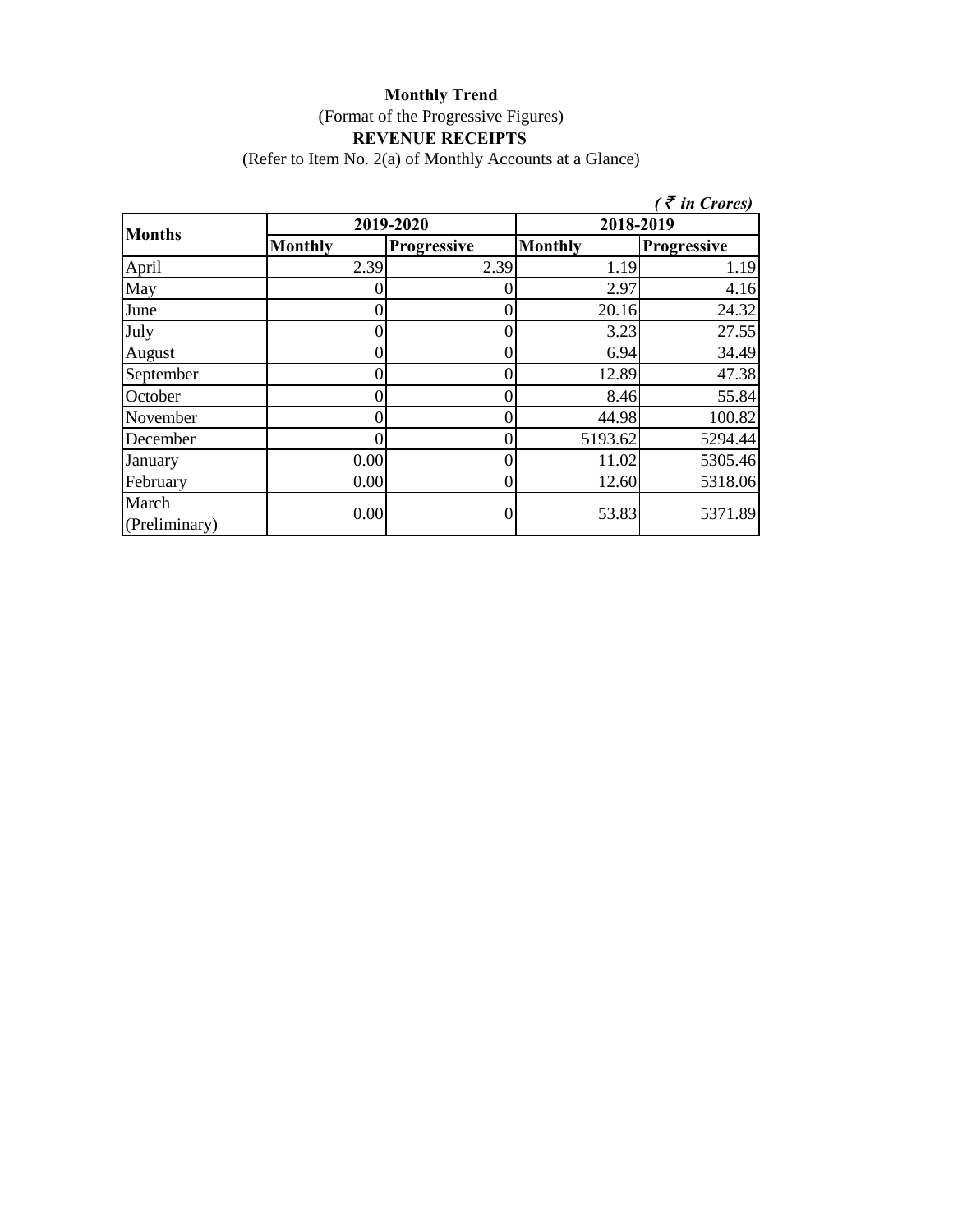(Refer to Item No. 2(b) of Monthly Accounts at a Glance)

|                     |                |             |                | (₹ in Crores) |
|---------------------|----------------|-------------|----------------|---------------|
|                     |                | 2019-2020   |                | 2018-2019     |
| <b>Months</b>       | <b>Monthly</b> | Progressive | <b>Monthly</b> | Progressive   |
| April               | 2.28           | 2.28        | 1.27           | 1.27          |
| May                 |                |             | 3.38           | 4.65          |
| June                | $^{(1)}$       |             | 0.46           | 5.11          |
| July                |                |             | 0.61           | 5.72          |
| August              |                |             | 1.76           | 7.48          |
| September           |                | 0           | 3.53           | 11.01         |
| October             |                |             | 0.44           | 11.45         |
| November            |                |             | 0.49           | 11.94         |
| December            | 0              | 0           | 6.58           | 18.52         |
| January             | 0              | 0           | 3.83           | 22.35         |
| February            | 0              | 0           | 13.35          | 35.70         |
| March (Preliminary) |                | 0           | 13.31          | 49.01         |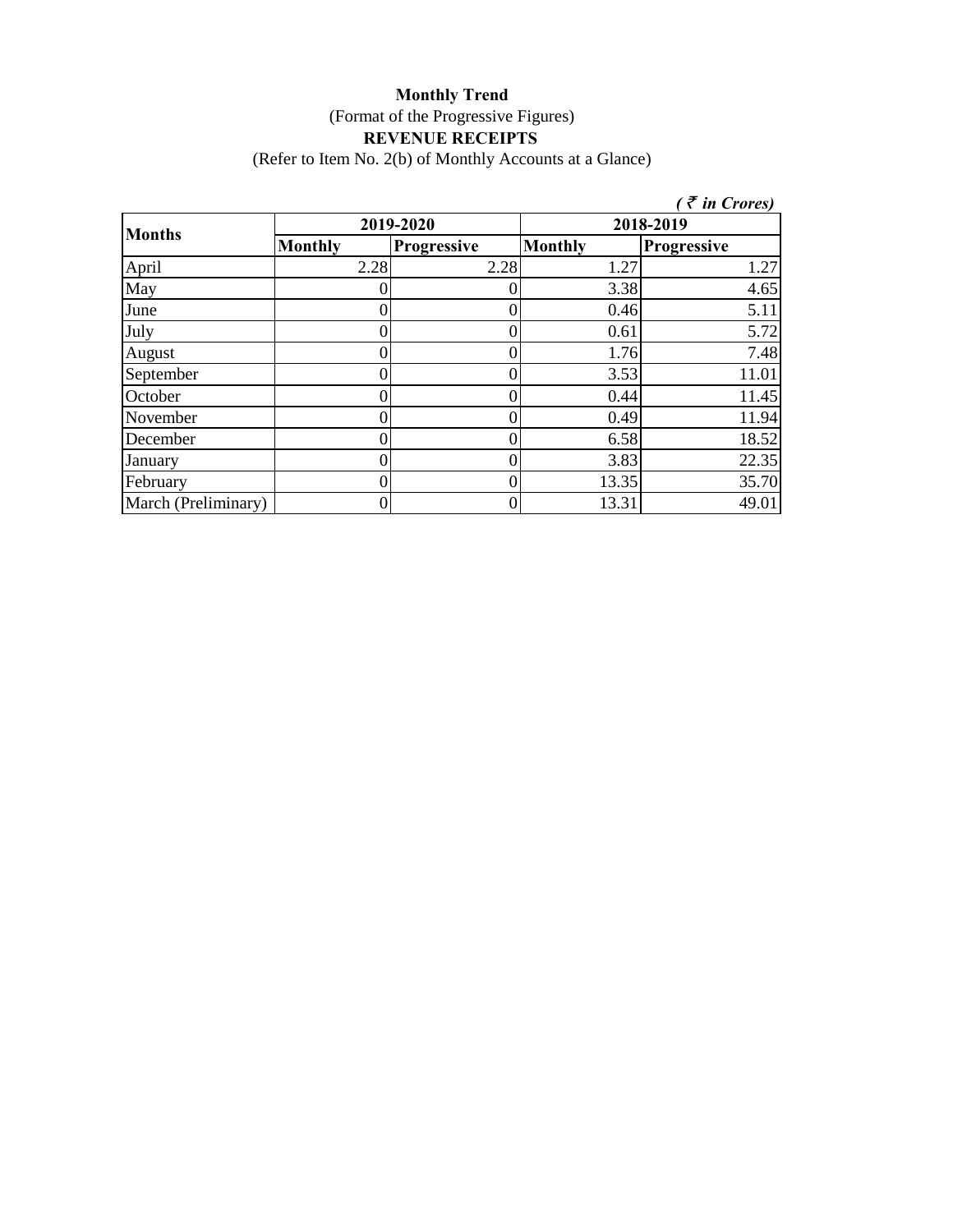(Refer to Item No. 2(c) of Monthly Accounts at a Glance)

|                        |                | $\bar{\tau}$ in Crores) |                |             |  |
|------------------------|----------------|-------------------------|----------------|-------------|--|
| <b>Months</b>          |                | 2019-2020               | 2018-2019      |             |  |
|                        | <b>Monthly</b> | <b>Progressive</b>      | <b>Monthly</b> | Progressive |  |
| April                  | 210.57         | 210.57                  | 572.36         | 572.36      |  |
| May                    |                |                         | 2629.15        | 3201.51     |  |
| June                   |                |                         | 1404.7         | 4606.21     |  |
| July                   |                | 0                       | $-1024.48$     | 3581.73     |  |
| August                 |                |                         | 1600.48        | 5182.21     |  |
| September              |                |                         | 1392.23        | 6574.44     |  |
| October                |                |                         | 5747.93        | 12322.37    |  |
| November               |                |                         | 3342.44        | 15664.81    |  |
| December               |                | 0                       | $-992.14$      | 14672.67    |  |
| January                |                |                         | $-1056.13$     | 13616.54    |  |
| February               |                | 0                       | 3001.73        | 16618.27    |  |
| March<br>(Preliminary) |                |                         | 5068.99        | 21687.26    |  |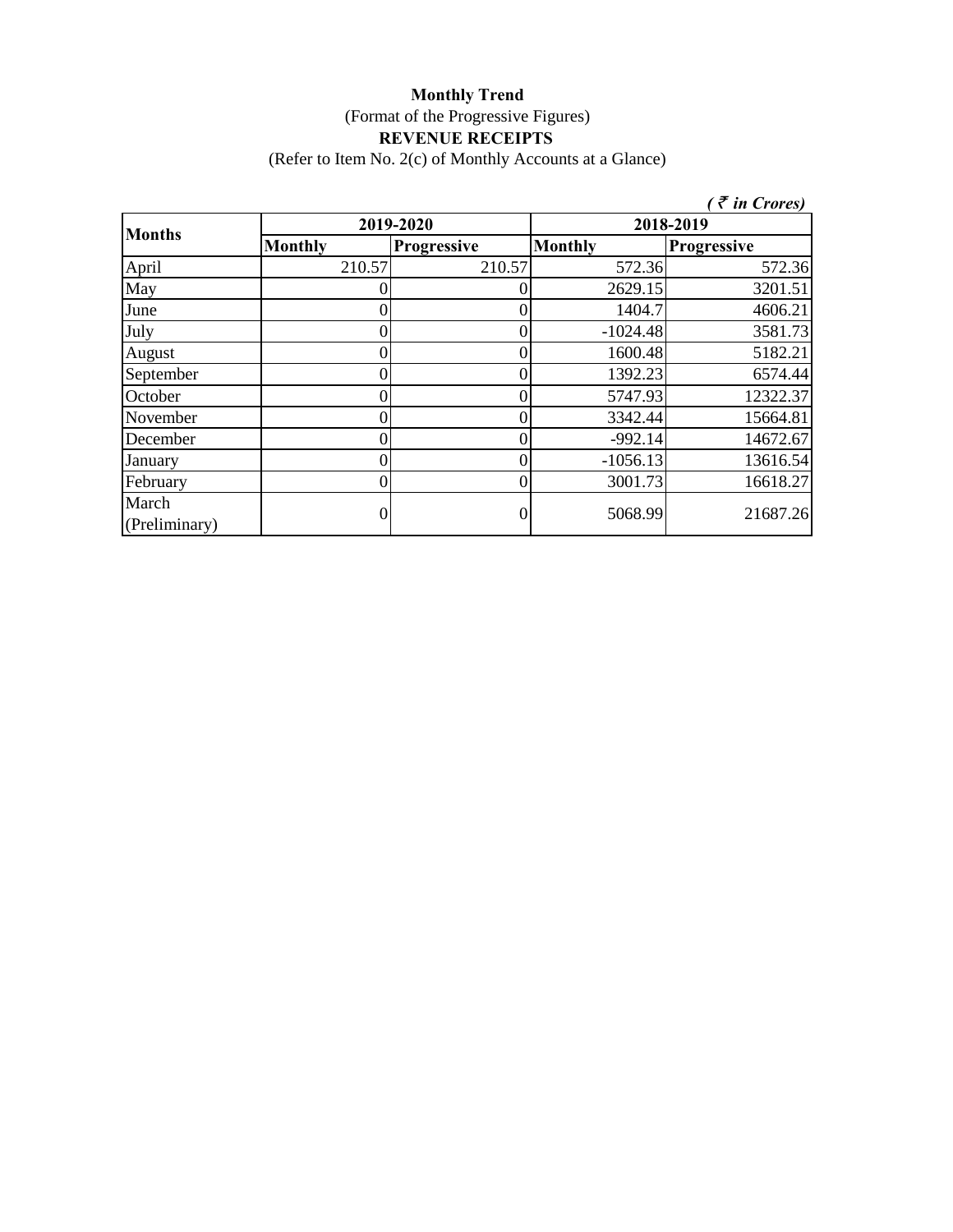(Refer to Item No. 4(a) of Monthly Accounts at a Glance)

| $\zeta \bar{\tau}$ in Crores) |                      |                    |                    |                        |  |
|-------------------------------|----------------------|--------------------|--------------------|------------------------|--|
| <b>Months</b>                 |                      | 2019-2020          | 2018-2019          |                        |  |
|                               | <b>Monthly</b>       | <b>Progressive</b> | <b>Monthly</b>     | Progressive            |  |
| April                         | 1269.69              | 1269.69            |                    |                        |  |
| May                           |                      |                    | $\bullet\,\bullet$ | $\ddotsc$              |  |
| June                          | $\ddot{\phantom{0}}$ |                    | $\bullet\,\bullet$ | $\ddot{\phantom{1}}$   |  |
| July                          | $\ddot{\phantom{0}}$ |                    | $\bullet\,\bullet$ | $\ddotsc$              |  |
| August                        | $\bullet\,\bullet$   |                    | $\bullet\,\bullet$ | $\ddot{\phantom{a}}$ . |  |
| September                     |                      |                    | $\ddotsc$          | $\cdots$               |  |
| October                       | $\ddot{\phantom{0}}$ |                    | $\ddotsc$          | $\ddotsc$              |  |
| November                      | 0.00                 |                    | 1889.02            | 16031.84               |  |
| December                      | 0.00                 |                    | 1850.66            | 17882.50               |  |
| January                       | 0.00                 |                    | 2727.23            | 20609.73               |  |
| February                      | 0.00                 |                    | 4029.90            | 24639.63               |  |
| March (Preliminary)           |                      |                    | 4595.46            | 29235.09               |  |

Note: Figures of item no. 4(a) up to October 2018 are not avilable in old format.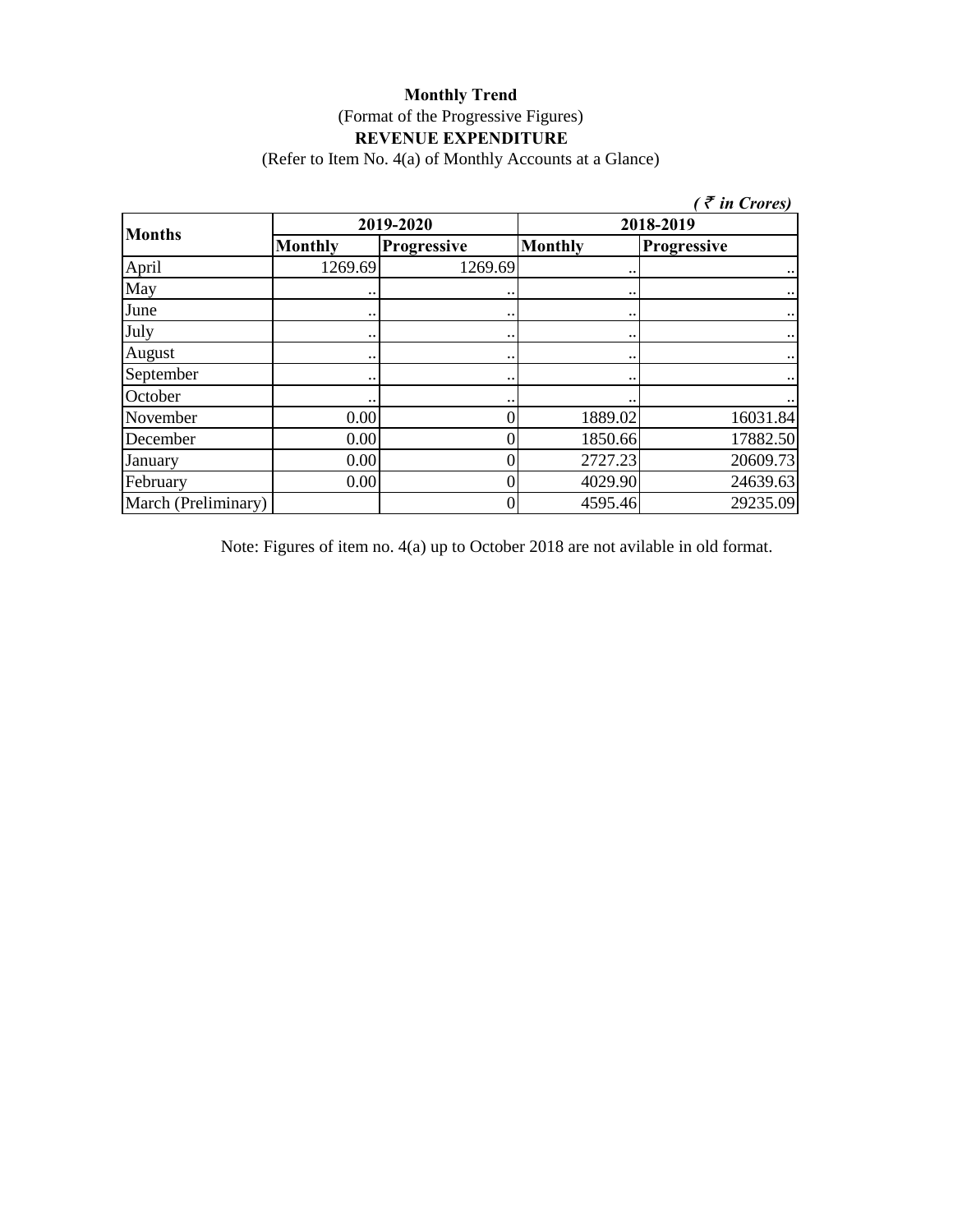(Refer to Item No. 4(b) of Monthly Accounts at a Glance)

|                     |                |                    |                | $\bar{\tau}$ in Crores) |  |
|---------------------|----------------|--------------------|----------------|-------------------------|--|
| <b>Months</b>       |                | 2019-2020          | 2018-2019      |                         |  |
|                     | <b>Monthly</b> | <b>Progressive</b> | <b>Monthly</b> | <b>Progressive</b>      |  |
| April               | 20.37          | 20.37              | 12.93          | 12.93                   |  |
| May                 |                |                    | 1174.18        | 1187.11                 |  |
| June                |                |                    | 1181.04        | 2368.15                 |  |
| July                |                |                    | 577.26         | 2945.41                 |  |
| August              |                |                    | 973.9          | 3919.31                 |  |
| September           |                |                    | 1232.9         | 5152.21                 |  |
| October             |                |                    | 92.91          | 5245.12                 |  |
| November            |                | $\left($           | 1935.07        | 7180.19                 |  |
| December            |                |                    | 1108.83        | 8289.02                 |  |
| January             |                |                    | 73.84          | 8362.86                 |  |
| February            |                |                    | 1809.45        | 10172.31                |  |
| March (Preliminary) |                |                    | 2246.10        | 12418.41                |  |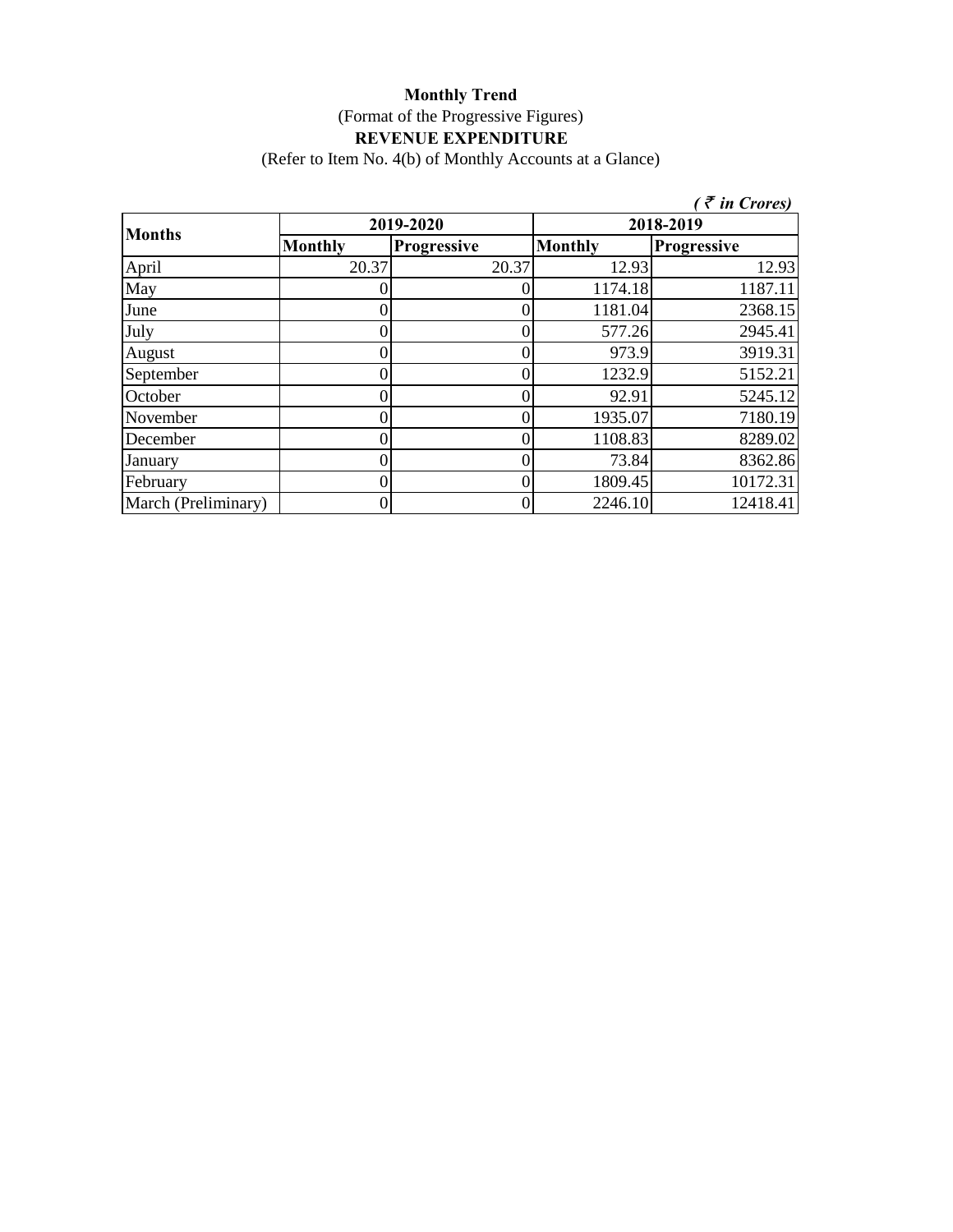(Refer to Item No. 4(c) of Monthly Accounts at a Glance)

| $\zeta \in \mathcal{F}$ in Crores) |                |             |                |                    |  |
|------------------------------------|----------------|-------------|----------------|--------------------|--|
| <b>Months</b>                      |                | 2019-2020   | 2018-2019      |                    |  |
|                                    | <b>Monthly</b> | Progressive | <b>Monthly</b> | <b>Progressive</b> |  |
| April                              | 1601.47        | 1601.47     | 1049.49        | 1049.49            |  |
| May                                | 0.00           |             | 1872.91        | 2922.4             |  |
| June                               | 0.00           |             | 1902.13        | 4824.53            |  |
| July                               | 0.00           |             | 893.22         | 5717.75            |  |
| August                             | 0.00           |             | 1819.89        | 7537.64            |  |
| September                          | 0.00           |             | 1050.99        | 8588.63            |  |
| October                            | 0.00           |             | 2065.95        | 10654.58           |  |
| November                           | 0.00           |             | 1494.91        | 12149.49           |  |
| December                           | 0.00           |             | 755.65         | 12905.14           |  |
| January                            | 0.00           |             | 1451.24        | 14356.38           |  |
| February                           | 0.00           |             | 1489.42        | 15845.80           |  |
| March (Preliminary)                | 0.00           |             | 1752.77        | 17598.57           |  |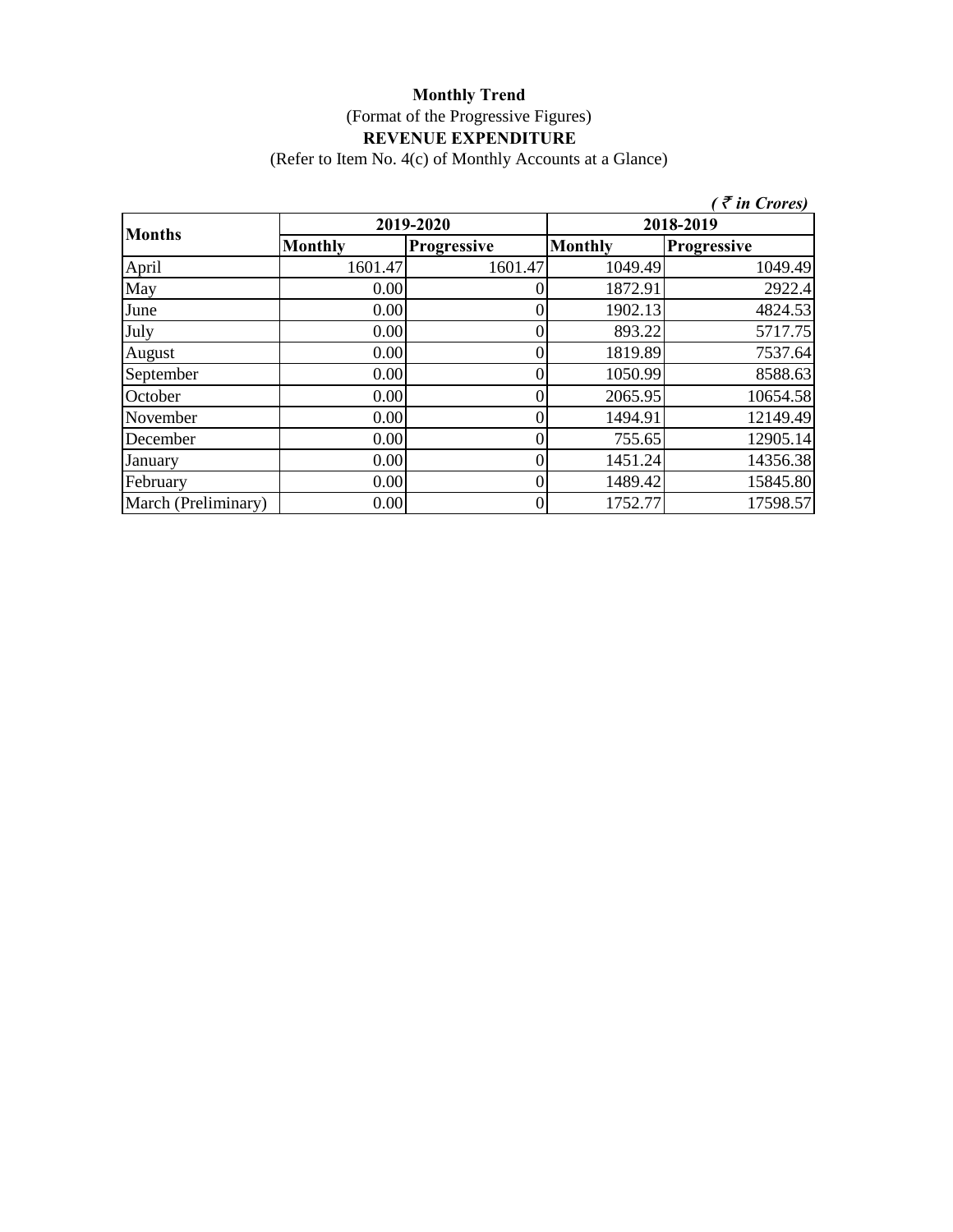(Refer to Item No. 4(d) of Monthly Accounts at a Glance)

|                     |                |             |                | $\bar{\tau}$ in Crores) |
|---------------------|----------------|-------------|----------------|-------------------------|
| <b>Months</b>       | 2019-2020      |             | 2018-2019      |                         |
|                     | <b>Monthly</b> | Progressive | <b>Monthly</b> | Progressive             |
| April               | 586.90         | 586.90      | 552.47         | 552.47                  |
| May                 |                |             | 778.66         | 1331.13                 |
| June                |                |             | 832.24         | 2163.37                 |
| July                |                |             | 464.84         | 2628.21                 |
| August              |                |             | 826.77         | 3454.98                 |
| September           |                |             | 467.38         | 3922.36                 |
| October             |                |             | 782.44         | 4704.80                 |
| November            | 0.00           |             | 691.47         | 5396.27                 |
| December            | 0.00           |             | 508.73         | 5905.00                 |
| January             | 0.00           |             | 721.47         | 6626.47                 |
| February            | 0.00           |             | 692.38         | 7318.85                 |
| March (Preliminary) | 0.00           |             | 820.92         | 8139.77                 |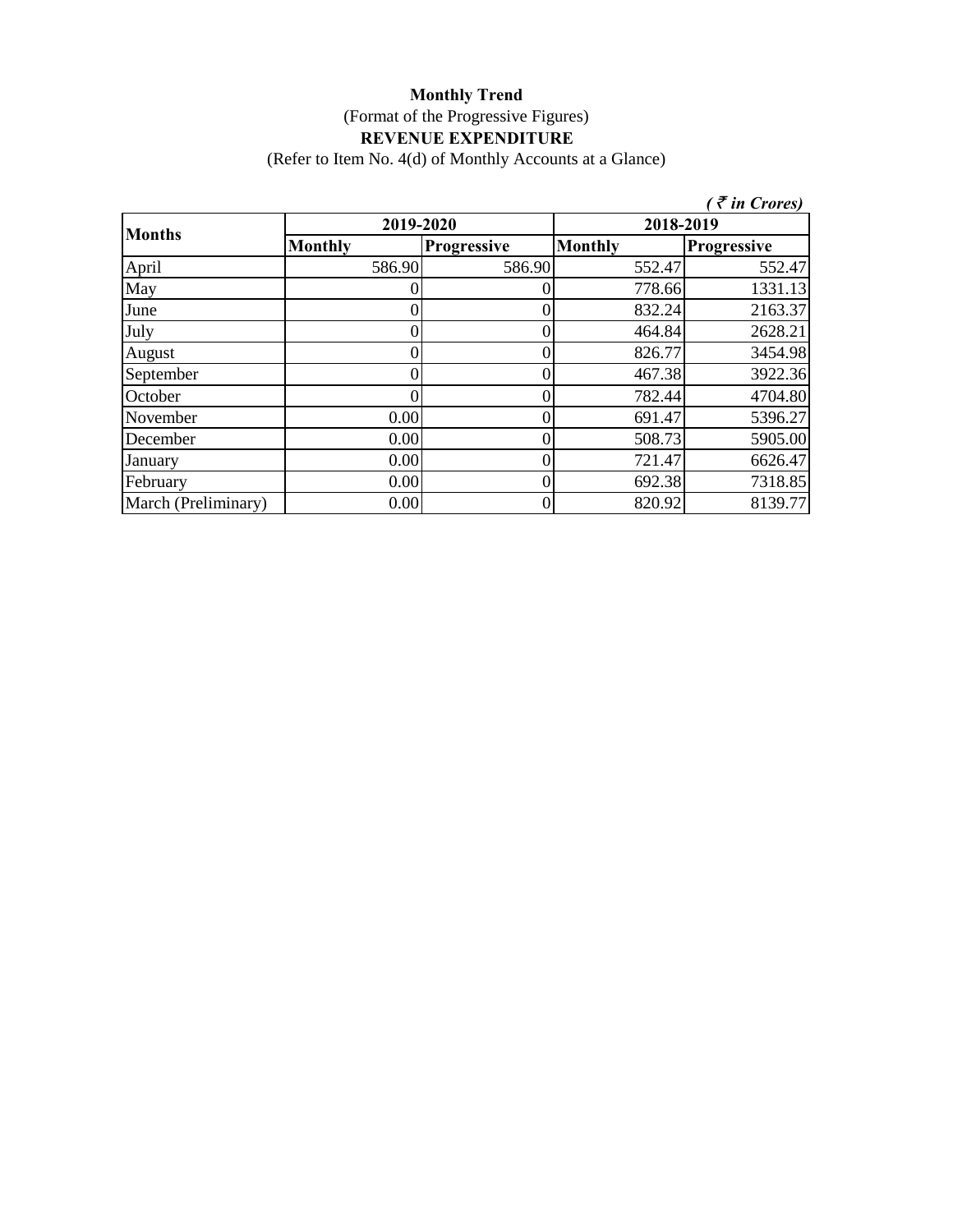(Refer to Item No. 4(e) of Monthly Accounts at a Glance)

|                     |                |                    |                | $\zeta \in$ in Crores) |
|---------------------|----------------|--------------------|----------------|------------------------|
| <b>Months</b>       | 2019-2020      |                    | 2018-2019      |                        |
|                     | <b>Monthly</b> | <b>Progressive</b> | <b>Monthly</b> | <b>Progressive</b>     |
| April               | 43.72          | 43.72              | 1.06           | 1.06                   |
| May                 | 0.00           | 0.00               | 18.64          | 19.70                  |
| June                | 0.00           | 0.00               | 1122.59        | 1142.29                |
| July                | 0.00           | 0.00               | 49.45          | 1191.74                |
| August              | 0.00           | 0.00               | 54.10          | 1245.84                |
| September           | 0.00           | 0.00               | 1253.36        | 2499.20                |
| October             | 0.00           | 0.00               | 659.44         | 3158.64                |
| November            | 0.00           | 0.00               | 1691.20        | 4849.84                |
| December            | 0.00           | 0.00               | 28.74          | 4878.58                |
| January             | 0.00           | 0.00               | 687.87         | 5566.45                |
| February            | 0.00           | 0.00               | 657.01         | 6223.46                |
| March (Preliminary) | 0.00           | 0.00               | 2324.58        | 8548.04                |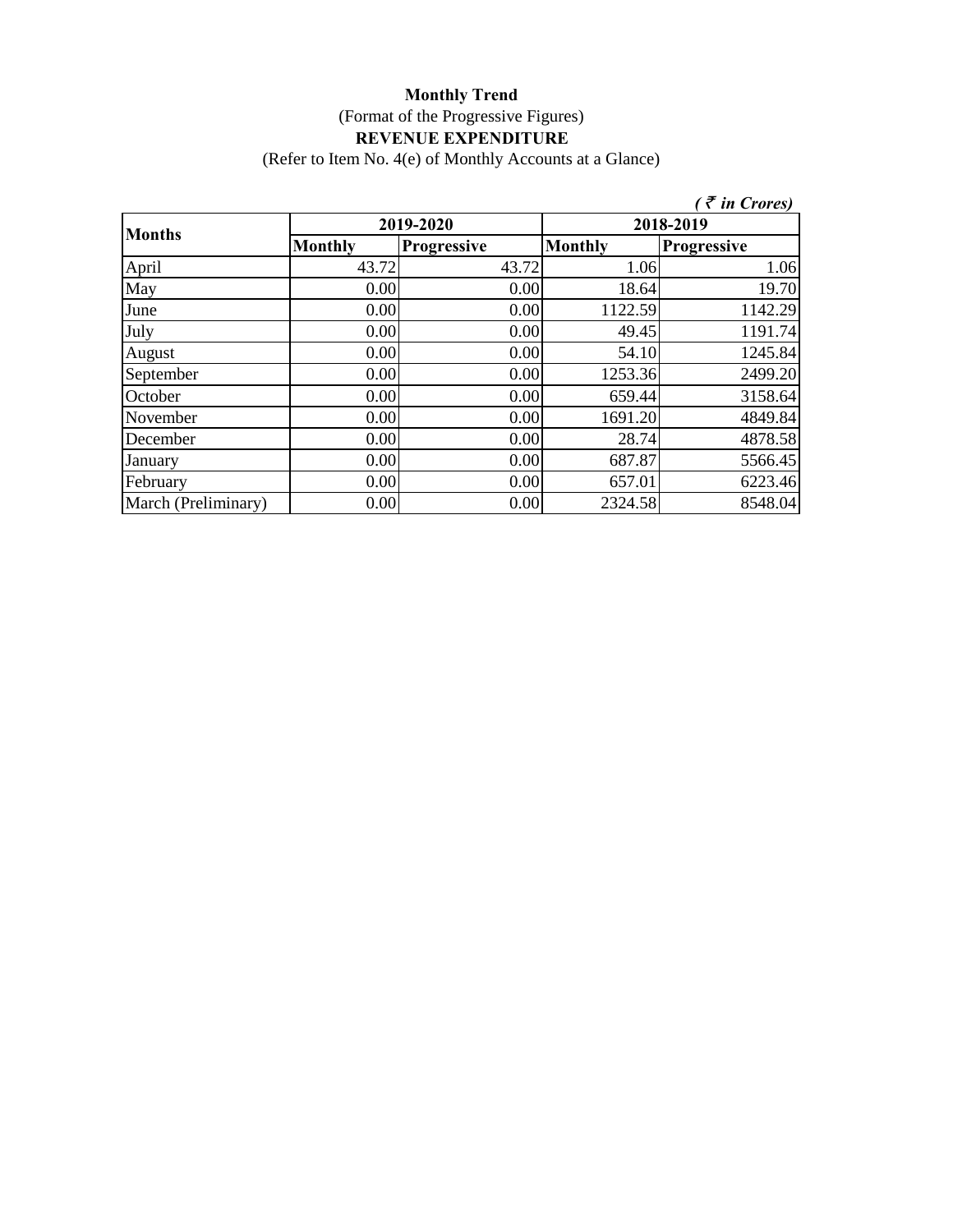### **Monthly Trend** (Format of the Progressive Figures) **CAPITAL EXPENDITURE**

(Refer to Item No. 5(a) of Monthly Accounts at a Glance)

|                     |                  |             |                | $\bar{\tau}$ in Crores) |
|---------------------|------------------|-------------|----------------|-------------------------|
| <b>Months</b>       | 2019-2020        |             | 2018-2019      |                         |
|                     | <b>Monthly</b>   | Progressive | <b>Monthly</b> | <b>Progressive</b>      |
| April               | 1888.96          | 1888.96     | 2653.57        | 2653.57                 |
| May                 |                  |             | 1663.54        | 4317.11                 |
| June                |                  |             | 248.47         | 4565.58                 |
| July                | $\left( \right)$ |             | 584.85         | 5150.43                 |
| August              | 0                |             | $-25.7$        | 5124.73                 |
| September           | 0                |             | 182.2          | 5306.93                 |
| October             | 0                |             | 4939.68        | 10246.61                |
| November            | 0                |             | 1554.74        | 11801.35                |
| December            | 0                |             | 4615.74        | 16417.09                |
| January             | 0                |             | $-1231.12$     | 15185.97                |
| February            | 0                |             | $-665.62$      | 14520.35                |
| March (Preliminary) | 0                |             | $-10.99$       | 14509.36                |

Note: It also includes Expenditure on Salary/Wages up to October, 2018 [Item No. 5(b) of Monthly Account at a Glance].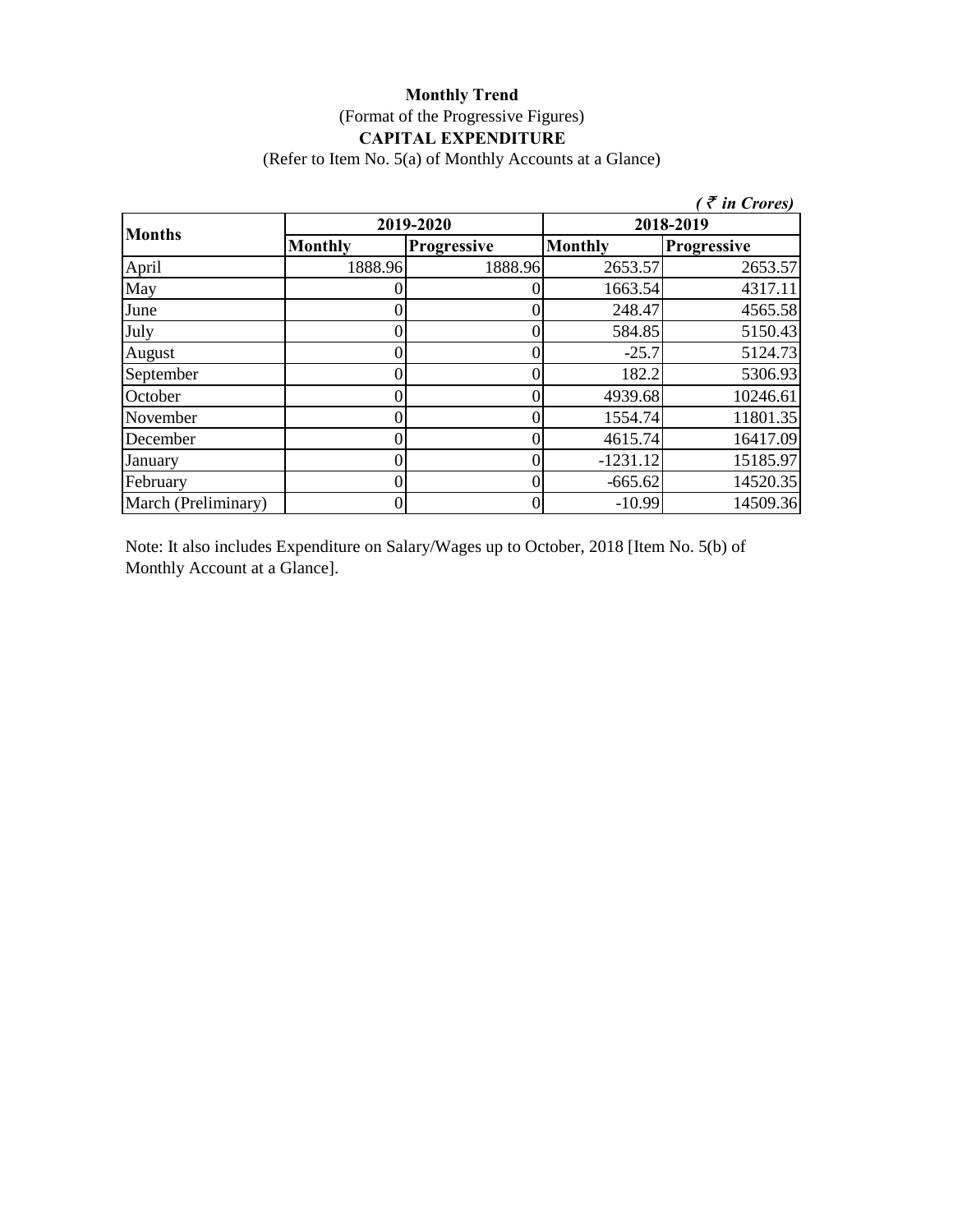### **Monthly Trend** (Format of the Progressive Figures) **CAPITAL EXPENDITURE**

(Refer to Item No. 5(b) of Monthly Accounts at a Glance)

|                     |                |                    |                | $\zeta$ <i>(† in Crores)</i> |  |
|---------------------|----------------|--------------------|----------------|------------------------------|--|
| <b>Months</b>       |                | 2019-2020          |                | 2018-2019                    |  |
|                     | <b>Monthly</b> | <b>Progressive</b> | <b>Monthly</b> | Progressive                  |  |
| April               |                |                    |                |                              |  |
| May                 |                |                    |                |                              |  |
| June                |                |                    |                |                              |  |
| July                |                |                    |                |                              |  |
| August              |                |                    |                |                              |  |
| September           |                |                    |                |                              |  |
| October             |                |                    |                |                              |  |
| November            |                |                    |                |                              |  |
| December            |                |                    |                |                              |  |
| January             |                |                    | 15.69          | 15.69                        |  |
| February            |                |                    |                | 15.69                        |  |
| March (Preliminary) |                |                    |                | 15.69                        |  |

Note: Expenditure on Salary/Wages up to October, 2018 stands included in Capital Expenditure [Item No. 5 (a) of Monthly Account at a Glance].